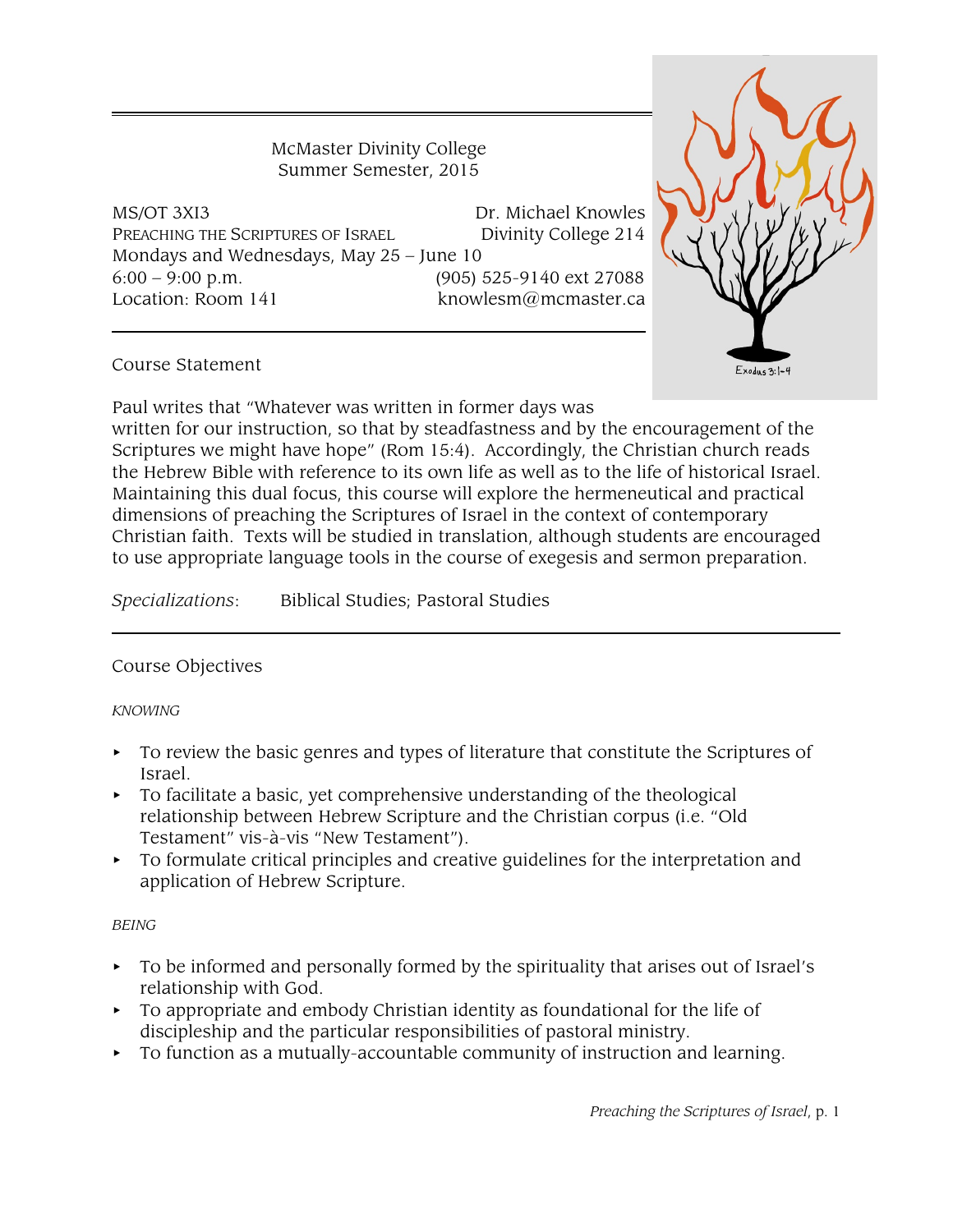*DOING*

- $\triangleright$  To gain experience interpreting and preaching the Scriptures of Israel in a Christian context.
- $\triangleright$  To formulate specific interpretative and rhetorical strategies for the ministry of preaching.
- $\triangleright$  To develop critical skills and evaluative acumen by means of peer evaluation.

## Texts

Grenville J. R. Kent, Paul J. Kissing, and Laurence A. Turner, eds. *Reclaiming the Old Testament for Christian Preaching*. Downers Grove: IVP Academic, 2010.

Supplemental readings are from the following texts (to be distributed in class):

Howse, Christopher, ed. *Best Sermons Ever.* London: Continuum, 2001.

Mathewson, Steven D. *The Art of Preaching Old Testament Narrative*. Grand Rapids: Baker Academic, 2002.

- O'Donovan, Oliver. *The Word in Small Boats: Sermons from Oxford.* Grand Rapids: Eerdmans, 2010.
- Rutledge, Fleming. *The Bible and the New York Times*. Grand Rapids: Eerdmans, 1998.

Taylor, Barbara Brown. *Home By Another Way*. Cambridge, MA.: Cowley, 1999. Webster, John. *The Grace of Truth.* Ed. Daniel Bush and Brannon Ellis. Farmington Hills, Mich.: Oil Lamp, 2011.

## Course Outline and Schedule

## Monday, May 25

Whose book is it anyway?

Basic issues for a Christian reading of Hebrew Scripture

*Reclaiming the Old Testament*, 233–50

Wednesday, May 27

A. Pentateuch *Reclaiming the Old Testament*, 47–63 Donna E. Allen, "The Divine-Human Dance" (Exodus 3:1–12) Barbara Brown Taylor, "Rest for the Land" (Leviticus 25:1–17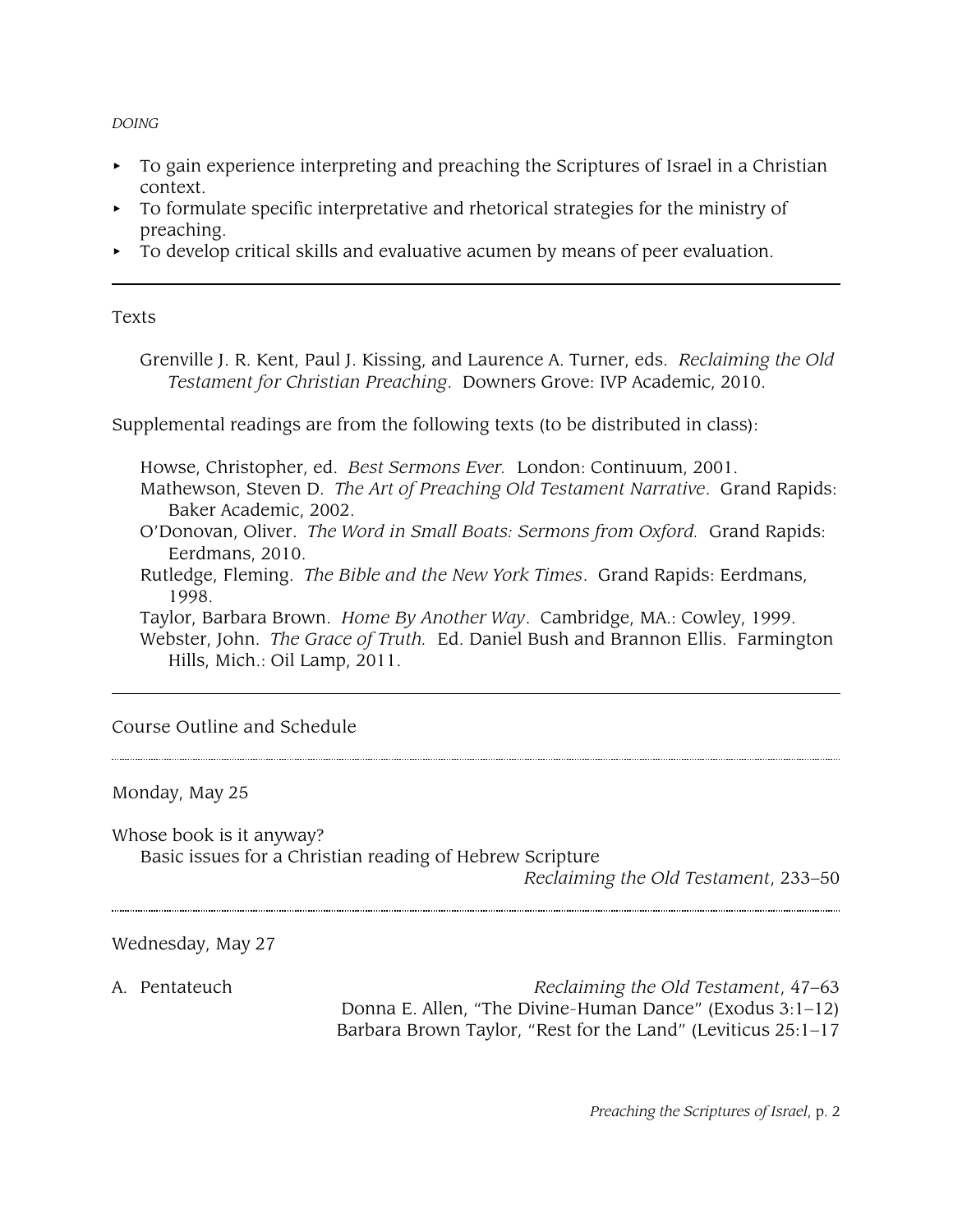B. Historical Literature *Reclaiming the Old Testament*, 13–46 Steven Mathewson, "The Greatest Thing You Can Do for Your Kids" (Genesis 22:1–19) Donald Sunukjian, "The Cripple's Story" (2 Samuel 9)

| Monday, June 1                  |                                                                                                                                                                                                |
|---------------------------------|------------------------------------------------------------------------------------------------------------------------------------------------------------------------------------------------|
| A. Prophetic Literature         | Inductive Study due<br>Reclaiming the Old Testament, 141-78, 197-214<br>Diane McLellan Walker, "Being Beautiful" (Ezekiel 16:1-14)<br>Barbara Brown Taylor, "Famine in the Land" (Amos 8:4-12) |
| <b>B.</b> Student Sermons       |                                                                                                                                                                                                |
| Wednesday, June 3               |                                                                                                                                                                                                |
| A. Wisdom Literature            | Reclaiming the Old Testament, 102-21<br>John Chrysostom, "Vanity of Vanities" (Qohelet 1:2)<br>Oliver O'Donovan, "Facing Death" (Job 38:1)                                                     |
| <b>B.</b> Student Sermons       |                                                                                                                                                                                                |
| Monday, June 8                  | Written sermons [June 1] due                                                                                                                                                                   |
| A. Praise & Lament              | Reclaiming the Old Testament, 64-101<br>Oliver O'Donovan, "Reading" (Psalm 1:2)<br>Fleming Rutledge, "Seeing Sin As God Sees It" (Psalm 51)                                                    |
| <b>B.</b> Student Sermons       |                                                                                                                                                                                                |
| Wednesday, June 10              | Written sermons [June 3] due                                                                                                                                                                   |
| A. The Old Testament in the New |                                                                                                                                                                                                |
|                                 | Fleming Rutledge, "Exiled into Babylon"<br>John Webster, "The Triumph of Divine Resolve" (Isaiah 53:6, 10)                                                                                     |
| <b>B.</b> Student Sermons       |                                                                                                                                                                                                |
| Monday, June 15                 | Written sermons [June 8] due                                                                                                                                                                   |

*Preaching the Scriptures of Israel*, p. 3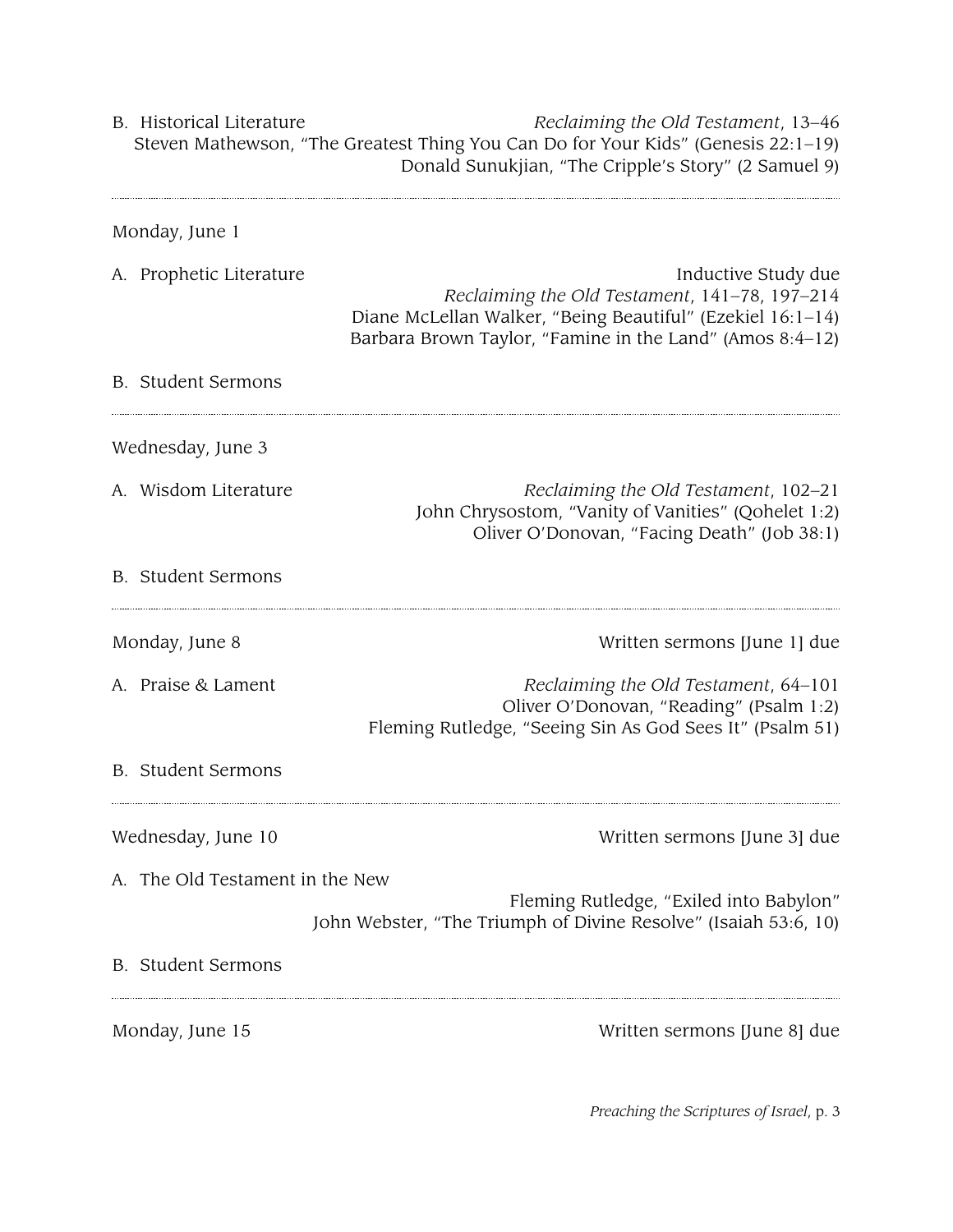Wednesday, June 17 Wednesday, June 17

Wednesday, June 24 **Educational Resource due** 

Course Requirements

Assignments  $\%$  of Final Grade

- 1. Completion of all assigned reading, including preparation of assigned texts for discussion in class.
- 2. Peer evaluation of sermons/adult education resources presented in class.
- 3. *Inductive Study of a Biblical Book or Books* (BS, PS) 20%

Review in depth one of the following books or portions of the biblical text, looking for clues to the structure, meaning, and theological purpose of the work(s) as a whole. Where do similar themes, titles, vocabulary, or other structural indicators occur? Provide an outline of your findings, together with an explanation of their significance for understanding the message of the book in Christian usage and application. Although modest use of secondary sources may prove helpful, findings should primarily be based on a close and careful reading of the biblical text itself.

| Genesis $1-25$        | Canticles/Lamentations (13 chapters) |
|-----------------------|--------------------------------------|
| Joshua (24 chapters)  | Hosea (14 chapters)                  |
| 1 Kings (22 chapters) | Daniel (14 chapters)                 |
| Esther (16 chapters)  | Zechariah (14 chapters)              |
|                       |                                      |

Length: 8 pages/2,000 words Due date: June 1

4. *Sermon Presentations* (BS, PS) 20% + 20%

Present two sermons, each in a style of your own choosing, one for presentation in class and the other in written form. Sermons must be based on and give evidence of close attention to a text from the Hebrew corpus. Sermons presented in class should be addressed to fellow students (pre-use or re-use of sermons intended for other settings is not permitted).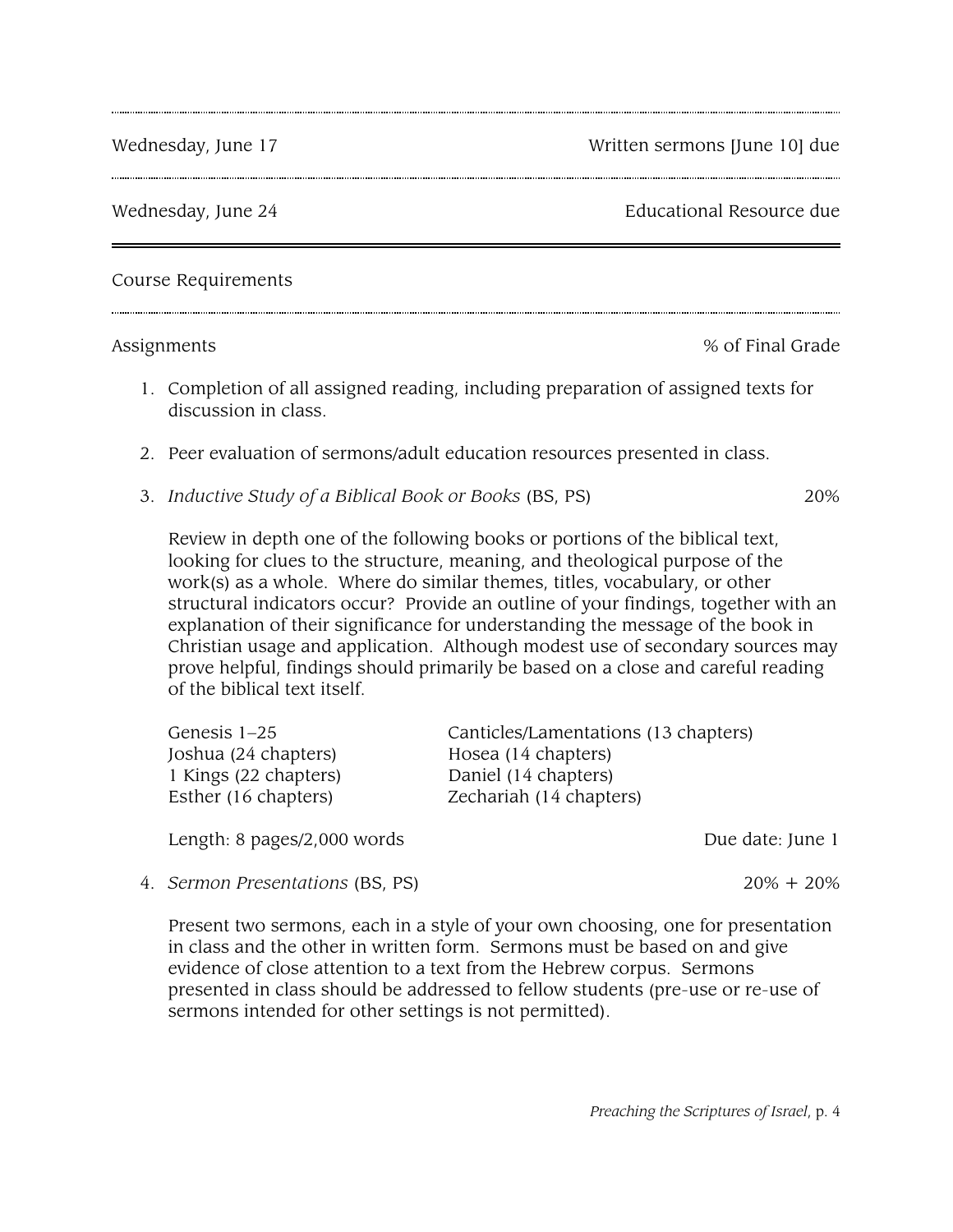| Oral sermon:    | Maximum 15 minutes / various presentation dates (sign-up) |
|-----------------|-----------------------------------------------------------|
|                 | sheet will be circulated on the first day of class)       |
| Written sermon: | $1,500 - 2,000$ words / due one week following sermon     |
|                 | presentation in class                                     |

#### 5. *Educational Resource* 40%

a. Biblical Studies specialization

Write an in-depth five-part study guide for adults in your church, indicating the relevance of one of the following texts or characters for Christian faith, discipleship, and ministry.

- i. Songs of Pilgrimage (Psalms 120–134)
- ii. Life Stories (a study in the life of one or more minor biblical character such as Huldah, Mephibosheth, Manasseh, Ruth, Shimei, Micaiah, Deborah, Hannah, etc.)
- iii. Long Live the King! (lessons for Christian leadership from the life of King David)
- iv. Holy Wisdom, Holy What? (Ecclesiastes/Qoheleth and the worldview of faith)
- b. Pastoral Studies specialization

Plan an age-appropriate five-part Christian education series (i.e. five sessions or days) on one of the following topics:

- i. Fish Food: a children's summer day camp based on the life of Jonah
- ii. "Who Can Find A Valiant Woman?" (Prov 31:10): a series for preadolescents or adolescents, highlighting women of the Old Testament
- iii. Israel's First Family: sessions for newly-married couples examining the lives of Abraham and Sarah, Isaac and Rebecca, Jacob and Rachel
- iv. Strangers in a Strange Land: a "college and careers" group study exploring what it means to keep faith in a society that lives by other values, focussing on one or more of Joseph, Esther, and Daniel.

Students registered in a specialization other than Biblical or Pastoral studies may choose either option. Whichever alternative you select, your resource or exercise must demonstrate an in-depth understanding of the relevant texts and a concrete application to the life-situation of your intended audience. As far as possible, the resource should demonstrate an awareness of wider biblical themes.

Material submitted for grading may include (where appropriate) an event outline, materials to be given to participants, leader's notes, and a brief commentary on how and why the sessions or exercises have been constructed in the manner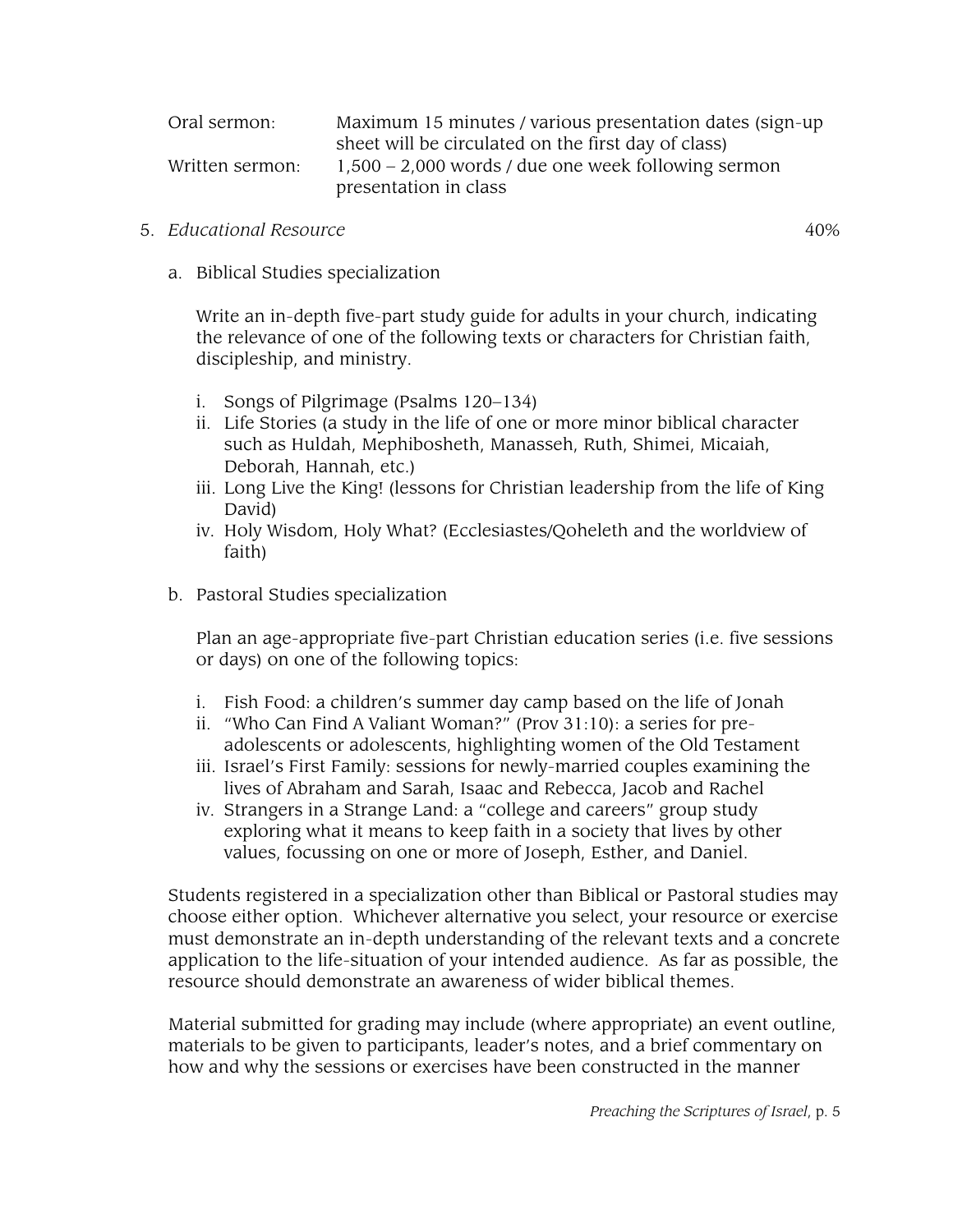described. You may include suggestions regarding suitable music, drama, multimedia, or other creative elements, but the main focus of your resource should be to help participants understand and appropriate the theological, devotional, and practical insights conveyed by Hebrew Scripture for the life of Christian faith and discipleship. Assignments should make use of secondary sources appropriate to the student's programme specialization (in particular, be sure to acknowledge Christian education materials).

Length: 12 pages/3,000 words Due: Wednesday, June 24

#### Academic Honesty

Academic dishonesty is a serious offence that may take any number of forms, including plagiarism, the submission of work that is not one's own or for which previous credit has been obtained, and/or unauthorized collaboration with other students. Academic dishonesty can result in severe consequences, e.g., failure of the assignment, failure of the course, a notation on one's academic transcript, and/or suspension or expulsion from the College. Students are responsible for understanding what constitutes academic dishonesty. Please refer to the Divinity College Statement on Academic Honesty: http://www.mcmasterdivinity.ca/programs/ rules-regulations.

## Gender Inclusive Language

McMaster Divinity College uses inclusive language for human beings in worship services, student written materials, and all of its publications. In reference to biblical texts, the integrity of the original expressions and the names of God should be respected. The NRSV and TNIV are examples of the use of inclusive language for human beings. It is expected that inclusive language will be used in chapel services and all MDC assignments.

#### Style

All stylistic considerations (including but not limited to questions of formatting, footnotes, and bibliographic references) must conform to the McMaster Divinity College Style Guidelines for Essays and Theses: https://www.mcmasterdivinity.ca/ sites/default/files/documents/mdc\_styleguide.pdf. To assist with prose composition, students are encouraged to make use of grammarly.com, which is funded by the university, along with the Writing Support Services provided by McMaster's Student Success Centre (http://studentsuccess.mcmaster.ca/students/academic-skills/ writing-support-services.html). Failure to observe appropriate form will result in grade reductions. See also "CRITERIA FOR GRADING OF WRITTEN ASSIGNMENTS," below.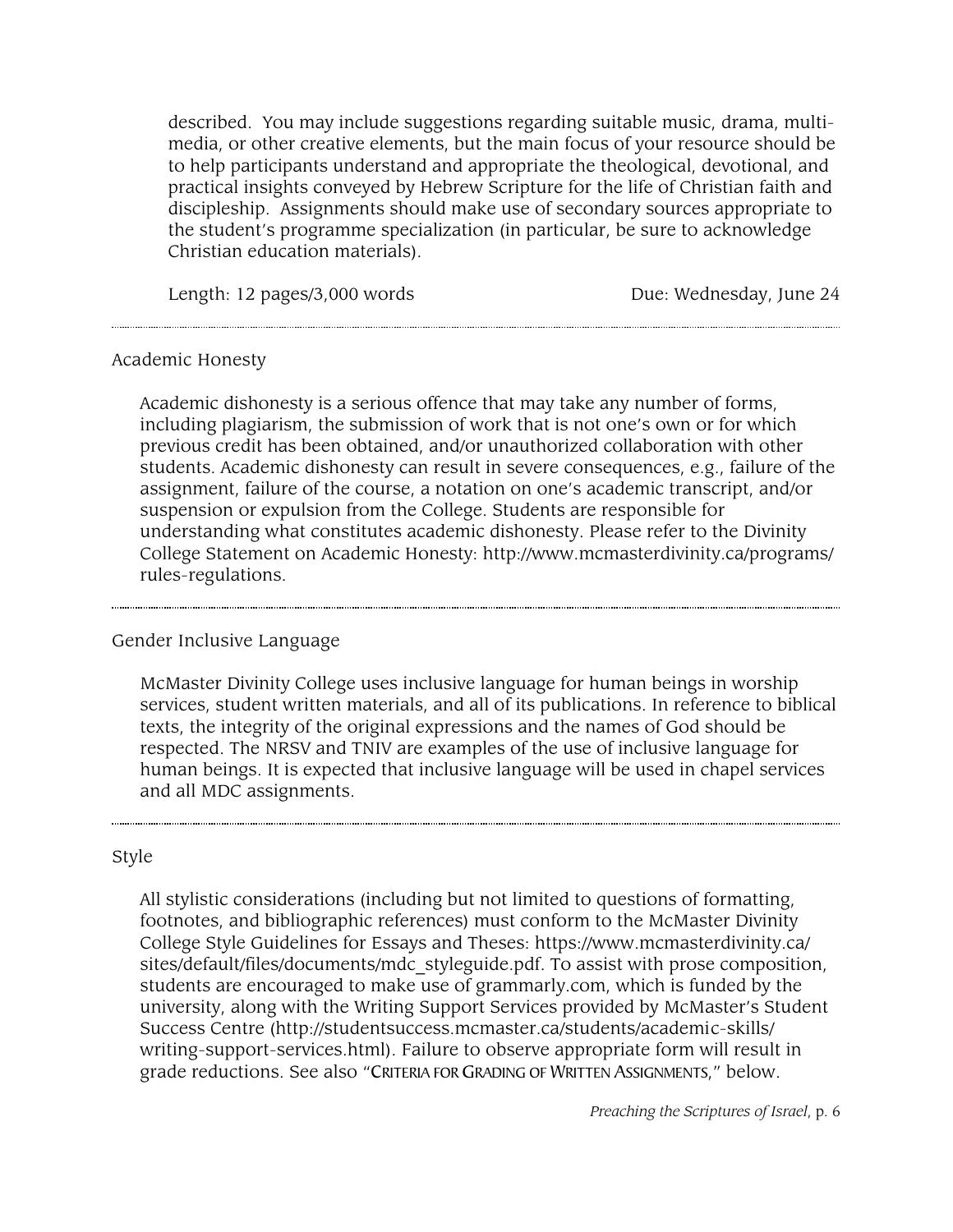Cell Phone/Computer Policy

Students must refrain from conducting cell phone conversations while class is in session. Should you need to maintain contact with family members and/or your church or ministry, please turn off the ringer so as to avoid disturbing others; upon receipt of an urgent call, you may discretely excuse yourself from the classroom. The same policy applies to all computer-generated sound schemes, pagers, or other electronic annunciation systems.

#### Deadlines and Late Submission Penalty

Assignments are due in class at 6:00 p.m. on the due date, after which they will be considered late and penalized accordingly. The penalty for late submission of assignments is 1% per calendar day (without limit).

Once classes have concluded, graded assignments will be available for retrieval from the Student Records Office (Room 210) for 30 days after the end of the semester (calculated as the day on which grades are due), following which they will be discarded.

Disclaimer:

This syllabus is the property of the instructor and is prepared with currently available information. The instructor reserves the right to make revisions up to and including the first day of class.